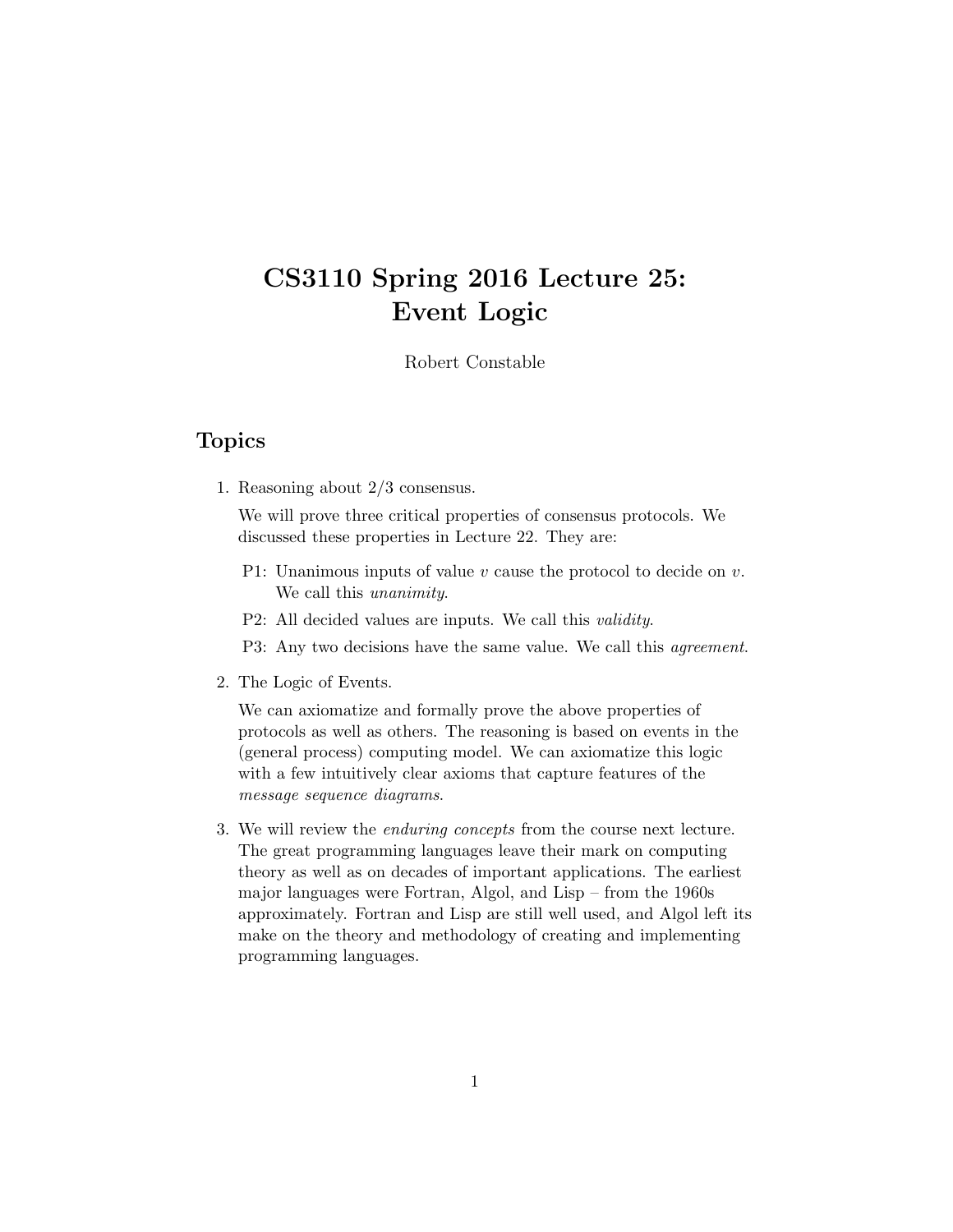## 1 Reasoning about 2/3 (simple) consensus

The Synthesized 2/3 Protocol

Begin  $r : Nat$ decided i, vote i : Bool  $r = 0, L = \text{nil}$  $decided_i = false$  $vi = input to Pi$  $vote_i = vi$ Until decided i do: 1.  $r := r + 1$ 2. **Broadcast** vote  $\langle r, \text{vote} \rangle$  to group G 3. Collect  $2f + 1$  round r votes in list L 4. vote\_i := majority $(L)$ 5. If unanimous(L) then decided i:= true End Broadcast decision

Note: Collect means to add any received votes to  $L$ , and check whether there are  $2f + 1$  votes with the same round number.

We will prove the three properties of the protocol that we discussed previously: unanimity, validity, and agreement.

P1: If all inputs propose value  $v$ , then any decision must have value  $v$ . We wrote this symbolically as:

 $\forall v : T. (\forall e : \text{Event.} input(e) = v) \Rightarrow (\forall e : \text{Event.} decide(e) = v)$ 

We prove this by induction on rounds. In round 1 only inputs are broadcast to the replicas. Hence only inputs are collected at step 3. Thus only inputs are counted in the majority. So only inputs are broadcast in round 2. This argument also shows that if only inputs are broadcast in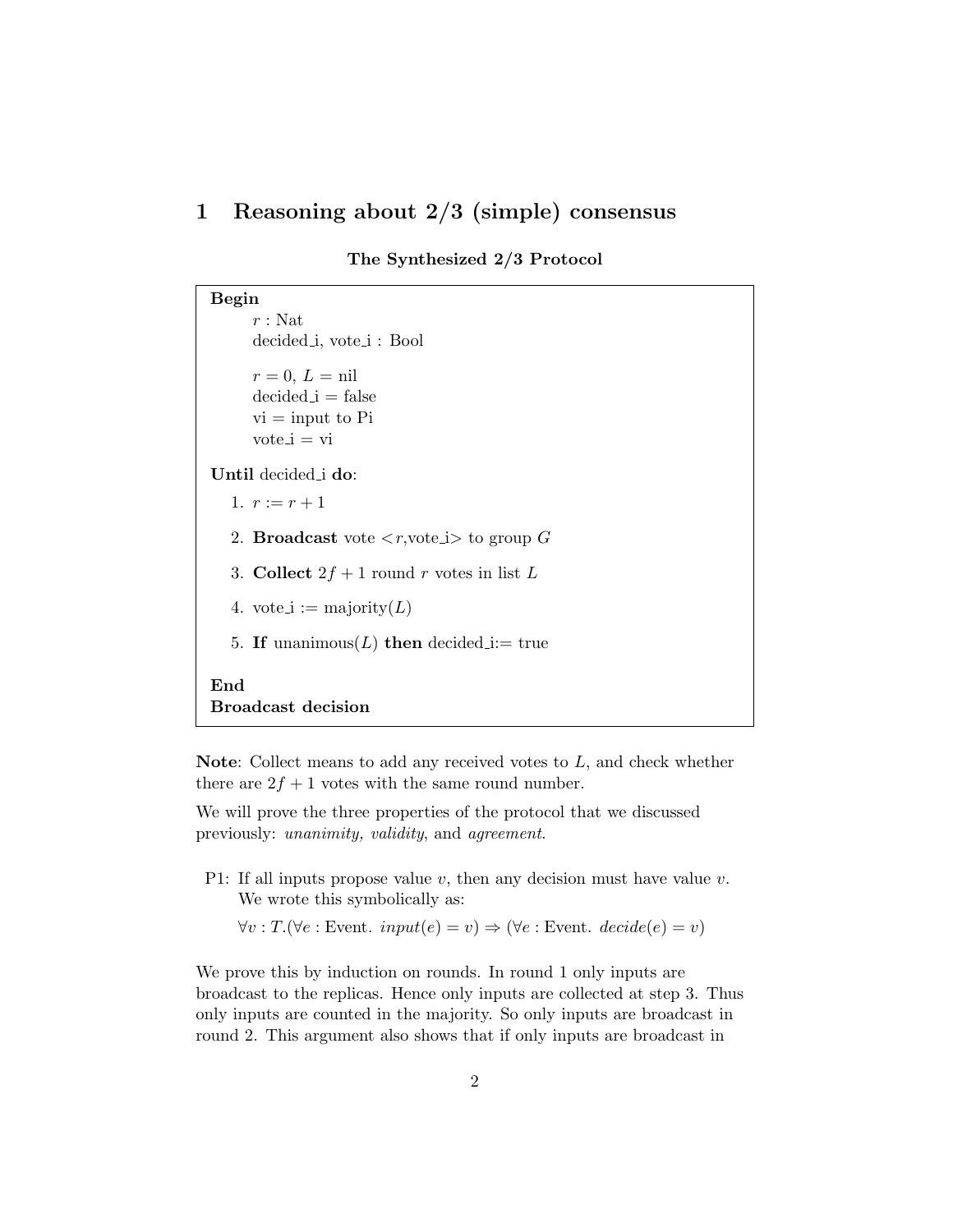round  $r$ , then only inputs can be decided. If the only input is  $v$ , then this is the only possible decision. QED

P2: All decided values are input values.

$$
\forall e : \text{Event. } E(decide(e)) \Rightarrow
$$
  

$$
\exists e' : \text{Event. } (e' < e \& decide(e) = input(e'))
$$

We can also prove this by induction on rounds. If the protocol is in round 1, then all collected values are inputs. For any round  $r$ , if all collected values are inputs, then only inputs will be broadcast. Hence any unanimous value will be an input. QED

P3. Agreement, any two decisions have the same value.

$$
\forall e_1, e_2 : \text{Event. } E(decide(e_1)) \& E(decide(e_2)) \Rightarrow
$$
  

$$
decide(e_1) = decide(e_2)
$$

Suppose that two processes execute *decide* in the same round  $r$ , e.g. set  $decided_i :=$  true and  $decided_j :=$  true. This means that they have collected  $2f + 1$  votes and they are unanimous at process i say for a value  $v_i$ . (For example, for  $f = 1, 3$  votes are collected, and all three are for  $v_i$ .) In process j, 3 values are collected, suppose they are all for  $v_j \neq v_i$ . This is impossible since there are only 4 votes to collect and three are for  $v_i$ .

In general, we see that the requirement that a decision is made only when  $2f + 1$  votes are the same, disallows two different collections of  $2f + 1$ votes since there are only  $3f + 1$  possibilities, not  $4f + 2$ . QED

If they decide in different rounds, say i in r and j in  $r' > r$ , then we need a more subtle argument. **Optional exercise**: Finish the proof for this case.

## 2 The Logic of Events

One way to understand asynchronous distributed protocols is to think in terms of message sequence diagrams as we did in explaining the 2/3 consensus protocol. Here is a diagram to remind us for the case of one possible failure,  $3f + 1$  will have the value 4. So we show the four participants and the inputs they receive.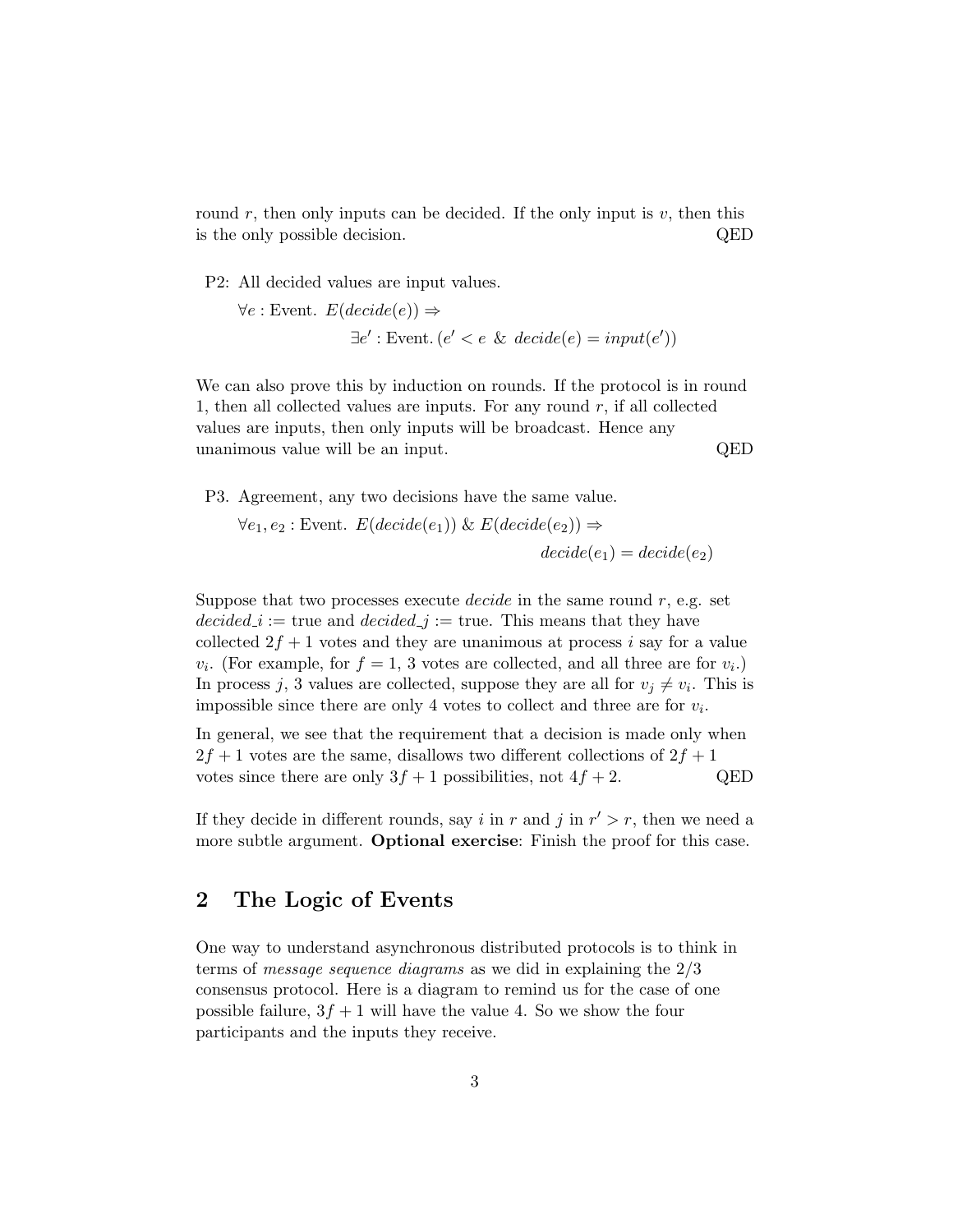

The events are marked as dots on the "time line" of each process. The logic of events postulates properties of the events. At each location, we see that the events are linearly ordered.

There is another important ordering relation less clearly discernible. Lamport called it out and named it as *causal order*. The red event at  $P_1$ , the 5th event on the  $P_1$  time line, was *caused by* the four previous events at  $P_1$ . Using the message sequence diagram, we can trace out the causal order relation.

The logic of events provides axioms to characterize the local order of events at each process as well as the causal order relation. The logic also depends on assumptions about message delivery and process failures.

The logic of events has been fully implemented by the Nuprl proof assistant and used to prove that protocols have certain behaviors under various assumptions about process failure and message delivery. The current list of axioms and theorems can be examined in the Nuprl mathematics library at [http://www.nuprl.org/wip/EventOrdering/new!](http://www.nuprl.org/wip/EventOrdering/new!event-ordering/index.html) [event-ordering/index.html](http://www.nuprl.org/wip/EventOrdering/new!event-ordering/index.html) . We discuss two key properties of this logic.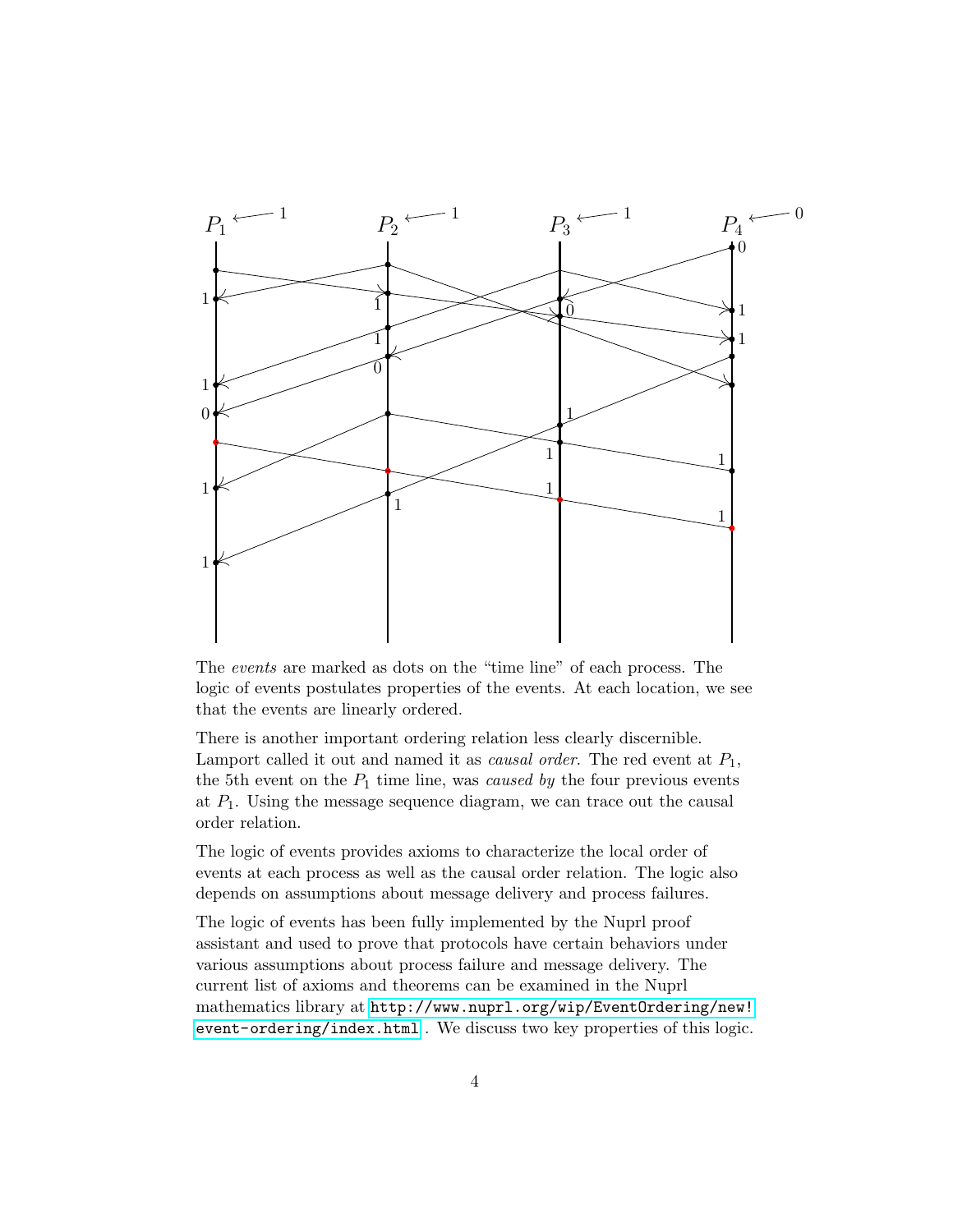Property 1: The events at any location are totally ordered. neering reasons related to namespace management and abstract components.

Property 2: If only the events at finitely many locations are considered, then causal order is well founded. This  $S$  considered, then causal order is well founded. This means that we can prove properties of protocols by  $\frac{1}{10}$  induction on causal order.  $S_1$  atoms like the ones used here for protections are  $S_2$  in protection. Here  $S_3$  is just a type  $S_4$  is just a type  $S_5$  in  $S_6$  is just a type  $S_7$  is just a type  $S_7$  is just a type  $S_7$  is just a type  $S_7$ 

Here are some of the other "laws" of the logic of events.

### Table 1. Signatures in the Logic of Events

E: D loc:  $E \rightarrow Loc$ **pred?:**  $E \rightarrow (E + Loc)$  **first:**  $E \rightarrow Bool$ <br> **sender?:**  $E \rightarrow (E + Unit)$  **isrcv:**  $E \rightarrow Bool$ sender?:  $E \rightarrow (E + Unit)$ 

### and with Values

**Kind** =  $Loc \times Act + Lnk \times Tag$  **sender:**  $\{e : E|isrcv(e)\} \rightarrow E$ vtyp:  $Kind \rightarrow Type$  link:  $\{e : E|isrcv(e)\} \rightarrow Link$ **kind:**  $e : E \to Kind$  **tag:**  $\{e : E| isrcv(e)\} \to Tag$ val:  $e : E \rightarrow vtyp(kind(e))$ 

## and with State

typ:  $Id \rightarrow Loc \rightarrow Type$  state $(i) = x : Id \rightarrow typ(x, i)$ **initially:**  $x : Id \rightarrow i : Loc \rightarrow typ(x, i)$ when:  $x : Id \to e : E \to typ(x, loc(e))$  state-when:  $e : E \to state(loc(e))$ after:  $x : Id \to e : E \to typ(x, loc(e))$  state-after:  $e : E \to state(loc(e))$ 

## Events with Order Definitional extensions

 $x < y$ ,  $x <_{loc} y$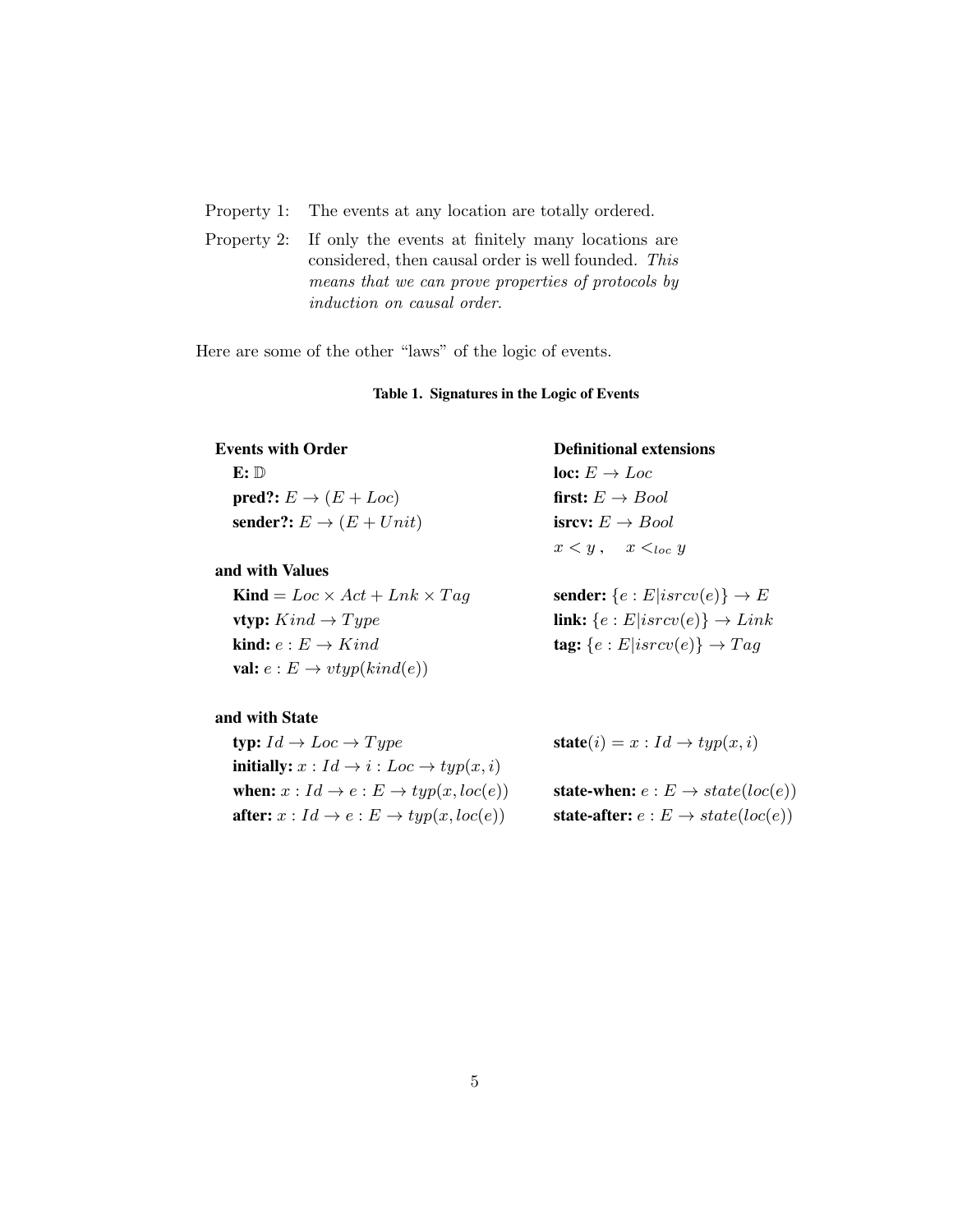### Table 2. Axioms of Basic Event Structures

- 1. On any link, an event sends boundedly many messages; formally:  $\forall l : Link. \forall e : E.\exists e' :$  $E.\forall e'': E.R(e'',e) \Rightarrow e'' < e' \wedge loc(e') = dist(l)$  where  $R(e'',e) \equiv isrcv(e'') \wedge$  $sender(e'') = e \wedge link(e'') = l$
- 2. The predecessor function is one-to-one; formally:  $\forall e_1, e_2 : E. pred?(e_1) = pred?(e_2) \Rightarrow$  $e_1 = e_2$
- 3. Causal order is (strongly) well-founded; formally:  $\exists f : E \rightarrow \mathbb{N} \forall e_1, e_2 : E \cdot e_1 < e_2 \Rightarrow$  $f(e_1) < f(e_2)$
- 4. The location of the sender of an event is the source of the link on which the message was received; formally:  $\forall e : E$ .  $isrcv(e) \Rightarrow loc(sender(e)) = src(link(e))$
- 5. Links deliver messages in FIFO (first in first out) order; formally:  $\forall e_1, e_2 : E$ .  $link(e_1) =$  $link(e_2) \Rightarrow sender(e_1) < sender(e_2) \Rightarrow e_1 < e_2$
- 6. State variables change only at events, so that:  $\forall e : E \neg \text{ first}(e) \Rightarrow (x \text{ when } e) =$  $(x$  after  $pred(e)$